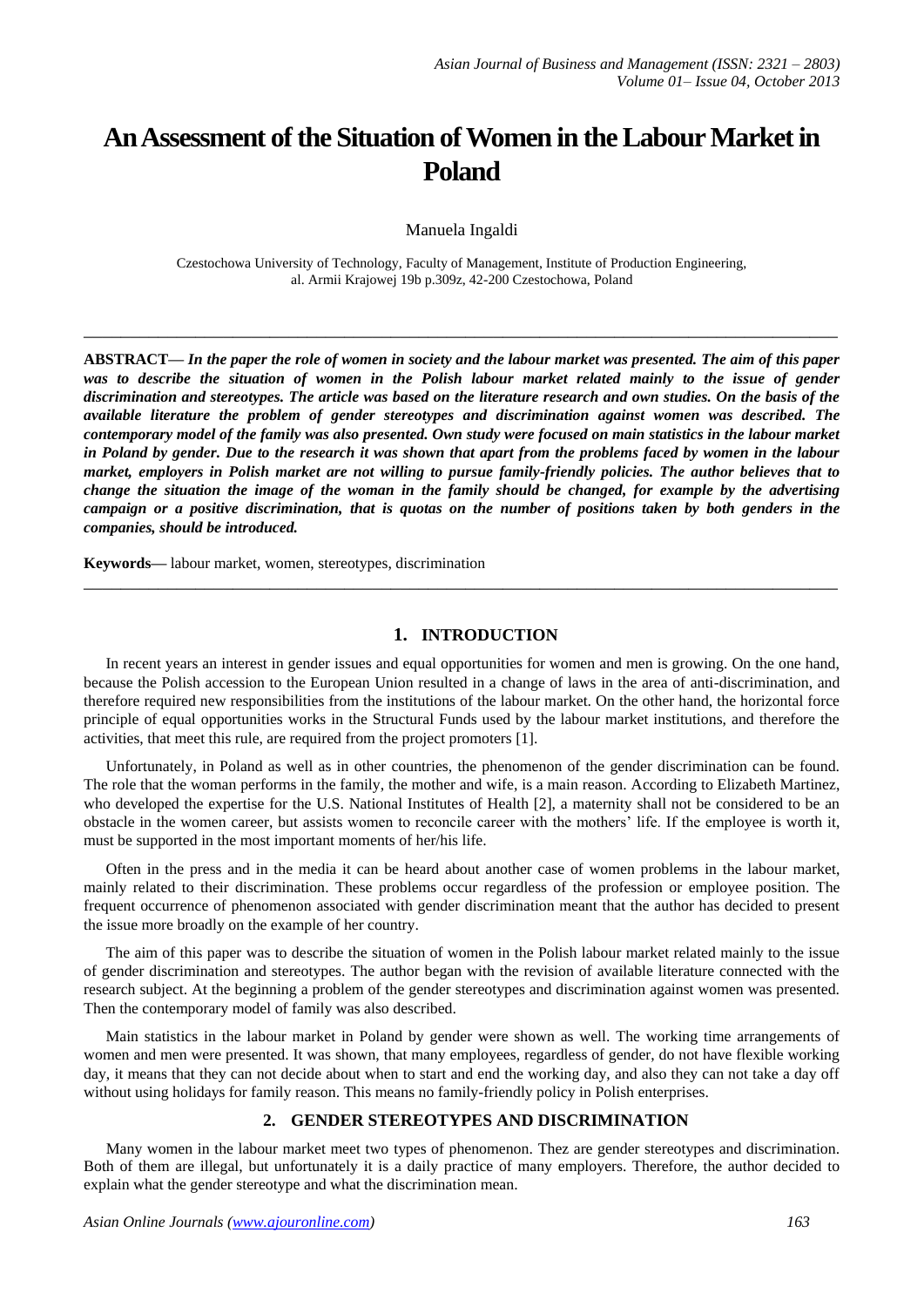The stereotype, according to Teresa Kupczyk, is understood as "a system of simplistic, generalized beliefs about groups or individuals that are shared by the community" [3]. So the stereotype can be treated as generalizations related to the large groups of people. The term "stereotype" has a Greek root. "Stereos" means firm, solid; while "typos" means the impression – solid impression [4]. The stereotype usually concerns gender, age, race or skin colour. It is very durable and, unfortunately, difficult to change [5].

Dorota Pankowska write: "according to the stereotypes the femininity is tied to the sphere of domestic life, focused on relationships and family, and motherhood as the most important form of the life mission. Stereotypically the main features of the female psyche are those that facilitate compliance with expressive features, namely: emotionality, intuition, interest in people and empathy, caring, gentleness, willingness to sacrifice, kindness, submission, passivity, dependence on others. At the same time the femininity is associated with immaturity, because it is connected with the characteristics attributed to children, like: irrationality, inconsistency, inability to objectivity, giddiness, limited pragmatism, weakness and helplessness. While a masculinity is associated with work, power, public activities at different levels of the social hierarchy, with interest of things, not people, with a focus on gaining positions in the social hierarchy, and not on building relationships. Men are attributed to such features (...), as: independence, domination, ambitious pursuit of purpose, autonomy, rationality and logic, restraint and self-control, abstraction of thought, activity, firmness and ease of decision-making and efficiency in action, emotional coldness, aggression, callousness" [6]. The stereotyped approach to the gender results in so-called vicious circle of stereotyping (Figure 1).



**Figure 1:** The vicious circle of stereotyping [6]

Women and men are assigned to different attributes and roles (1). The woman, as mentioned before, is gentle, caring, while the man is rational, brave, and therefore more likely to get management positions. These features are treated in society as natural (2), and therefore the belief in the division of roles between genders gets stronger. Therefore, it is expected that men and women will act in accordance with the stereotypical image, it becomes the norm (3). Besides, both women and men feel pressure from the operating standards and submit to anything to avoid losing social acceptance (4). This behaviour confirms the role of women and men in the society (5). In this way, a vicious circle of stereotyping closes.

The discrimination, according to Magdalena Tabernacka, is "unfair treatment of certain groups or individuals, conditioned by their membership in a group. The risk of discrimination is related to the fact that stereotypes generally distort perception" [7].

The phenomenon of the gender discrimination in the labour market is, unfortunately, very common. Here there are the most discriminatory practices based on gender [1]:

- Harmful stereotypes mostly against women: on the low potential as workers and the belief that being a mother negatively affects the quality of her work (the role of father for employers does not matter).
- Refusal of the employment only on the grounds of gender (and not qualifications) selection of the desired gender in job advertisements, use of a disguised restriction on the recruitment – officially gender does not matter, in practice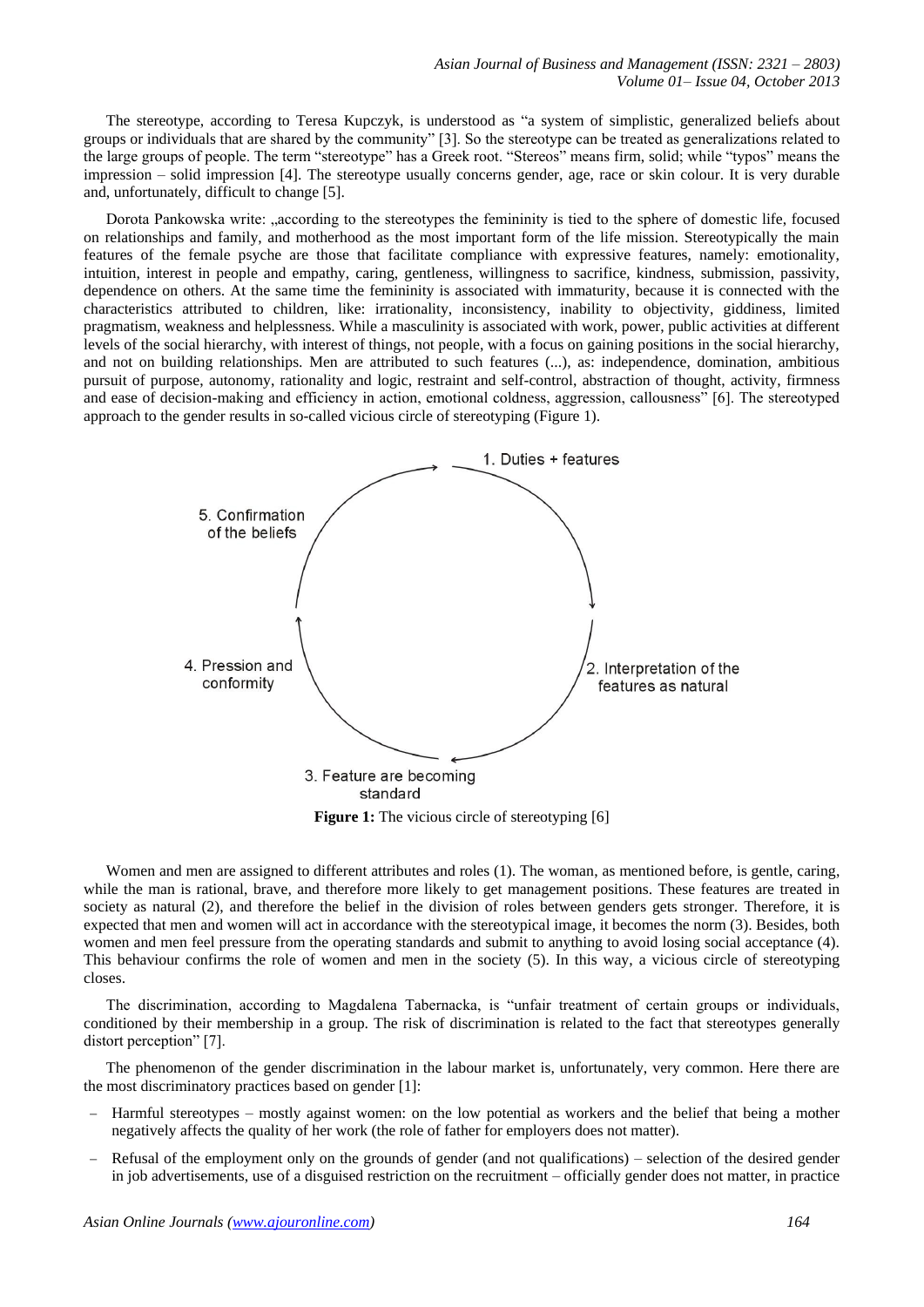is an important criterion (e.g. nurse or director).

- Vertical segregation hindered advancement of women.
- Differentiated salary for equal work or work of equal value in Poland is about 20% in favour of men.
- Violence based on gender sexual harassment, which often affects women.

To equalize opportunities for women and men in the labour market, the gender discrimination and stereotypes should be eliminated. An important starting point is the publicity of such cases in the media, public discussion, and heavy penalties for the companies committing such practices.

### **3. CONTEMPORARY MODEL OF FAMILY**

The problem of gender discrimination, as previously stated, is primarily related to role of the woman in the family and thereby to the accepted model of family. Therefore, the author decided also to describe this issue and problem of barriers to career of women.

The model of family changes, it is quite different from that which was in force a few hundred or a few decades ago. In ancient times, the division of roles in the family was clearly defined. The task of women was to do housework and raise children. While, men had to work to earn for their families.

Nowadays, more and more women begin to fulfil themselves both at home and in their working lives and are able to perfectly combine all these responsibilities. In many professions they are appreciated and occupy high positions. There are many examples of women working as managers, directors and presidents of the large corporations. More and more often they also take part in political life, which is still dominated by men. Women have the perfect conditions to achieve success. They are balanced, well-organized, and more resistant to stress, in the majority of cases, better educated. Their persistence and consistency make that they cope perfectly even with the biggest problems better than men [8].

Nowadays, there are several models of family [9]:

- "Both at work" this group includes women who would not abandon the work, if the husband/partner, respectively, earned, and does not want her husband/partner to quit his work if she is well-earned, they both should work – regardless of the level incomes.
- "Reverse/revolutionary" this group includes women who would abandon the job if the husband/partner, respectively, earned, and expects the same decision from him, if she respectively earned.
- "Traditional" this group includes women who would abandon the job if the husband/partner properly earned, but does not want her husband/partner to quit his work, if she respectively earned.
- "Workaholic" this group includes women who would not abandon the work, if the husband/partner, respectively, earned, but does want her husband/partner to quit his work, if she respectively earned.
- .,Indeterminate".

Traditional model of the family is the most popular in Poland. The are many barriers to career of women connected with this model and tradition beliefs.

The main barrier to career of women is a natural barrier, which source is the family life, the function of the wife and mother, or caring for the family. According to prof. Bogdan Wojciszek, Director of the Institute of Psychology, Polish Academy of Sciences and prof. Mieczysław Mąkosz Director of the Institute of Organic Chemistry, Polish Academy of Sciences [2], women in this way, in addition to professional work, are additionally loaded with domestic duties, while men have more time to develop their careers. According to Joan Steitz [10] women work harder than men.

Our culture has different expectations for women and men. That is why, for example, there are more man-scientists. According to prof. Elżbieta Oleksy from the Universities of Łódź women are attributed to the role of wife and mother. They have to realize themselves in a home, not at work. Such views leads to mechanisms that block the advancement of women [2].

The family life would require treatment of women as special workers, with additional privileges. Unfortunately, there are no actions in this direction on the side of the employers. A large number of women decides for a more standardized working time. In addition, the studies of the Institute of Philosophy and Sociology, Polish Academy of Sciences [11] have demonstrated that there are so-called "glass ceilings", that means the creation of the barriers by male for women who wish to pursue a career.

According to Anna Ledin from The Royal Swedish Academy of Sciences in Stockholm [2] the situation of women in the labour market is linked to the cultural privilege of men. Her research suggested that women not only have less time for professional work, but also more frequently were employed part-time and paid much less. Half of the surveyed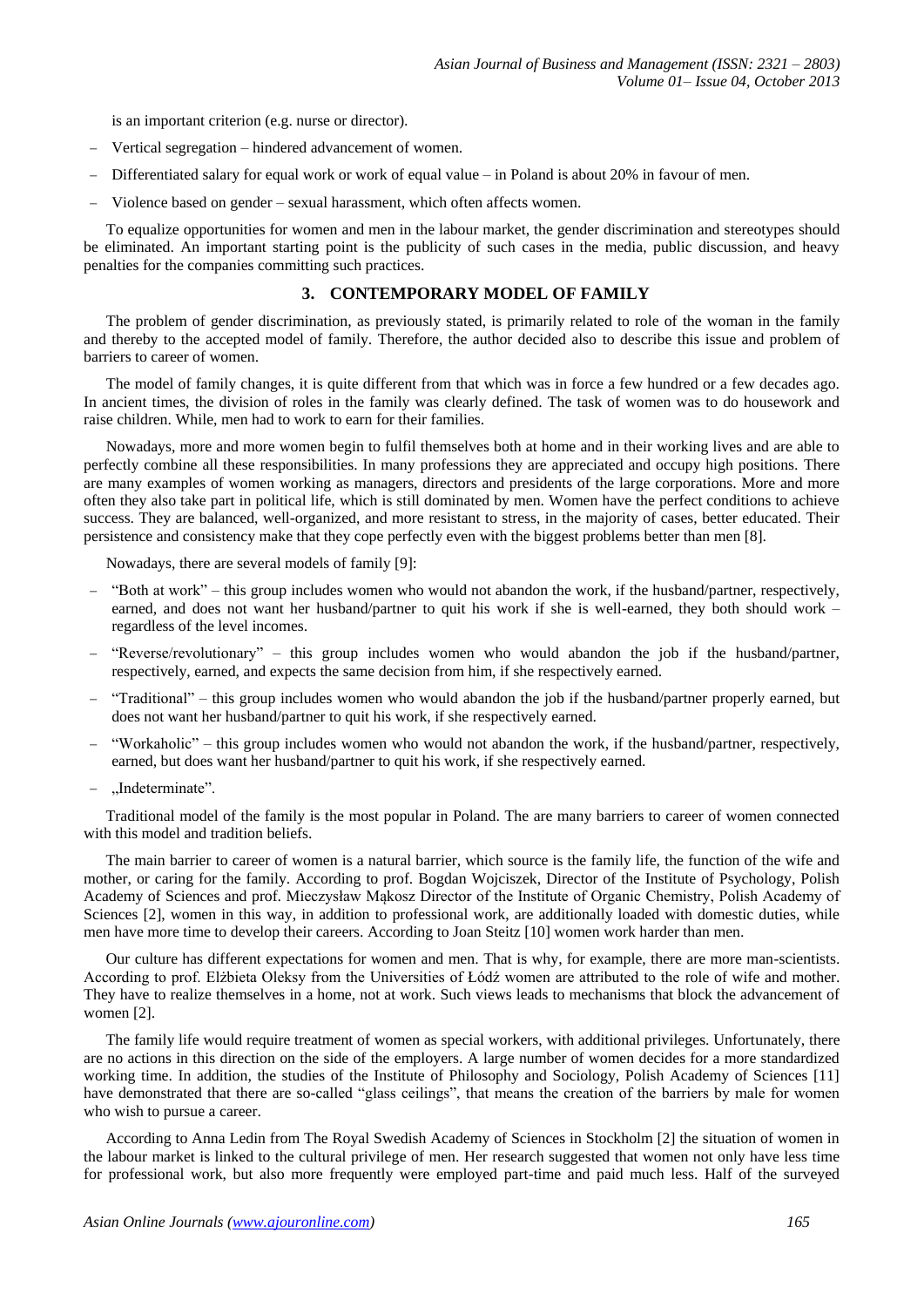women have moved at least once because of the her husband's career. Only one in five men changed his place of residence because of the career of his wife.

Often, for a professional career, women sacrifice their family life and very often in such situations they are single. Again according to Anna Ledin [2] the woman who wants to be successful, has to chose: totally dedicate to her career or family. Men rarely are forced to such a choice. The man can be at the top without sacrificing a successful family life.

A similar situation was observed 20 - 30 years ago. Only then the research position was dominated by men with white colour of skin [10].

## **4. WOMEN IN THE POLISH LABOUR MARKET ACCORDING TO STATISTICS**

The gender discrimination, as mentioned before, is a problem for many countries, including European countries. Therefore, the author decided to assess the situation of women in the labour market on the basis of her own country.

The output data are the official data published on pages of Polish Central Statistical Office. They will allow specify the structure of the labour market, divided into gender. In the Table 1 the employment in Poland and its gender structure were shown.

| <b>Table 1:</b> Employees in 2010 Jown study based on 121 |                             |         |  |
|-----------------------------------------------------------|-----------------------------|---------|--|
| <b>Specification</b>                                      | <b>Total [in thousands]</b> |         |  |
| Employees                                                 | 12220                       |         |  |
| including:                                                | Males                       | Females |  |
|                                                           | 6459                        | 5761    |  |

**Table 1:** Employees in 2010 [own study based on 12]

According to Statistical Yearbook: Reconciliation between work and family life in 2010 of the Central Statistical Office, there was over 12 million employees in Poland. In the labour market there were almost 53% of men (almost 6.5. million) and slightly over 47% of women (over 5.7 million). It should be noted one important fact. According to the Central Statistical Office men accounted only 48.4% of the population (women 51.6%). This means that many women were without work, dedicated themselves to housework.

An analysis of the structure of employees by working time arrangements was conducted (Table 2). The percentages for both genders were calculated.

| <b>Table 2.</b> Fellomage of the both genuers employees by working this arrangements in 2010 fown study based on 12 |             |                    |  |
|---------------------------------------------------------------------------------------------------------------------|-------------|--------------------|--|
| <b>Specification</b>                                                                                                | Males $[%]$ | <b>Females</b> [%] |  |
| have fixed start and end of working day or varying working time<br>as decided by the employer                       | 86.00       | 89.32              |  |
| have daily number of hours fixed with some flexibility within<br>the day                                            | 6.32        | 5.03               |  |
| have flexitime (working time banking)                                                                               | 5.19        | 3.92               |  |
| determine their own work schedule                                                                                   | 1.84        | 1.39               |  |
| have other working time arrangements                                                                                | 0.63        | 0.35               |  |

**Table 2:** Percentage of the both genders employees by working time arrangements in 2010 [own study based on 12]

The structure of employees by working time arrangements for both genders is similar. 86% of men and over 89% of women had fixed start and end of working day or varying working time as decided by the employer. This means that the organization of their working time was not flexible, it can not be customized. It is especially difficult in the case of families with small children. Only over 5% of men and almost 4% of women had flexitime, with working time banking. And less than 2% in both cases has a the full flexibility of working time arrangements.

Another part of the analysis concerned the education. The percentages of employment for both genders were presented in Table 3.

| <b>Table 3:</b> Percentage of the both genders employees by level of education in 2010 [own study based on 12] |  |  |  |
|----------------------------------------------------------------------------------------------------------------|--|--|--|
|----------------------------------------------------------------------------------------------------------------|--|--|--|

| <b>Specification</b>                    | Males $[%]$ | <b>Females</b> [%] |
|-----------------------------------------|-------------|--------------------|
| Tertiary                                | 22.20       | 38.27              |
| Post-secondary and vocational secondary | 28.08       | 29.09              |
| General secondary                       | 7.56        | 11.16              |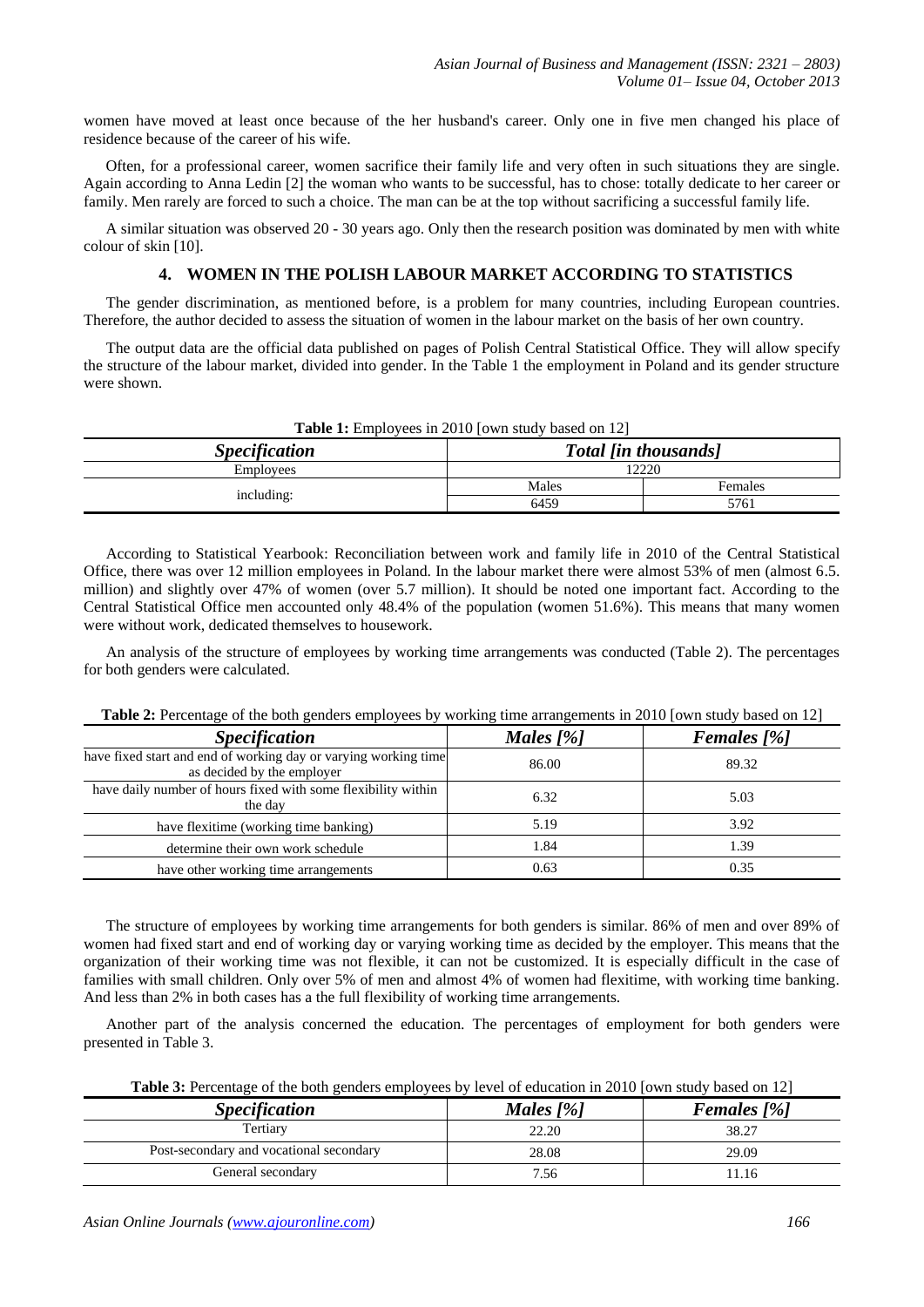| .                                                              | $\sim$ $\sim$ | ാറ   |
|----------------------------------------------------------------|---------------|------|
|                                                                | $\sim$        | ∖ ∡. |
| primary<br>incomple<br>⊿nmarv<br>JT.<br>ano<br>∍те<br>$-0.7.2$ | $\sim$<br>.v. | -⊷   |

From Table 3 it results that Polish women were better educated than Polish men. More than 38% of working women declared tertiary education and over 29% the post-secondary and vocational secondary. While among working men most often mentioned was the basic vocational education (over 35%). It should be noted, however, that despite the better education of women, as shown in Table 1, they were less active on the labour market. This means, unfortunately, that education is not reflected in the labour market.

An analysis of the structure of employment for both genders by selected occupational groups was also conducted (Table 4).

| <b>Table 4:</b> Percentage of the both genders employees by selected occupational groups in 2010 [own study based on 12] |  |  |
|--------------------------------------------------------------------------------------------------------------------------|--|--|
|                                                                                                                          |  |  |

| <b>Specification</b>                                                | Males $[%]$ | <b>Females</b> [%] |
|---------------------------------------------------------------------|-------------|--------------------|
| Public government representatives, senior officials and<br>managers | 5.85        | 4.72               |
| Professionals                                                       | 11.66       | 27.95              |
| Technicians and associate professionals                             | 11.29       | 15.67              |
| Clerical support workers.                                           | 5.59        | 13.14              |
| Service and sales workers                                           | 7.51        | 18.30              |
| Skilled agricultural, forestry and fishery workers                  | 0.68        | 0.21               |
| Craft and related trades workers                                    | 28.72       | 5.38               |
| Plant and machine operators and assemblers                          | 19.23       | 3.44               |
| Elementary occupations                                              | 8.08        | 11.02              |

From the analyses of the structure of selected occupational groups (Table 4) it can be seen certain trends in case of both ganders. Nearly 29% of men worked as craft and related trades workers, and over 19% of the position of plant and machine operators and assemblers. Among women dominated professionals (almost 28%) and service and sales workers (over 18%). It is related with the specific nature of the job and stereotypes. Heavier work (labourer, machine operator) should be performed by men and women should do lighter work (e.g. service and sales workers).

In Table 5 percentages for men and women by working time and sector, in which they work, were presented.

| $- - - -$            |             |                    |  |
|----------------------|-------------|--------------------|--|
| <b>Specification</b> | Males $[%]$ | <b>Females</b> [%] |  |
| working:             |             |                    |  |
| full-time            | 96.07       | 90.78              |  |
| part-time            | 3.93        | 9.23               |  |
| in:                  |             |                    |  |
| public sector        | 26.26       | 42.74              |  |
| private sector       | 73.74       | 57.26              |  |

**Table 5:** Percentage of the both genders employees by working time and sector in 2010 [own study based on 12]

From the analysis of the labour market based on gender (Table 5) it results that over 96% of men and almost 91% worked full-time job. The proportion of part-time work was higher for women. This may be related to the need to reconcile paid work and the role of mothers of young children. The structure of the labour market by sector is particularly noteworthy. In case of men the private sector dominated (almost 74%), while in the case of women there was no clear advantage of one of the sectors. It is certainly related to the work performed by the employees of both genders. In Poland, most manufacturing companies, where employees are workers, operators, assemblers, are private companies. Women working as professionals are employed primarily in public companies or state organizations.

Some employees have flexible work system, that is, they have the ability to change the start and end of the working day. This is especially important for people who take care of small children. The percentage structure by possibility to vary start/or end of working day is shown in Table 6.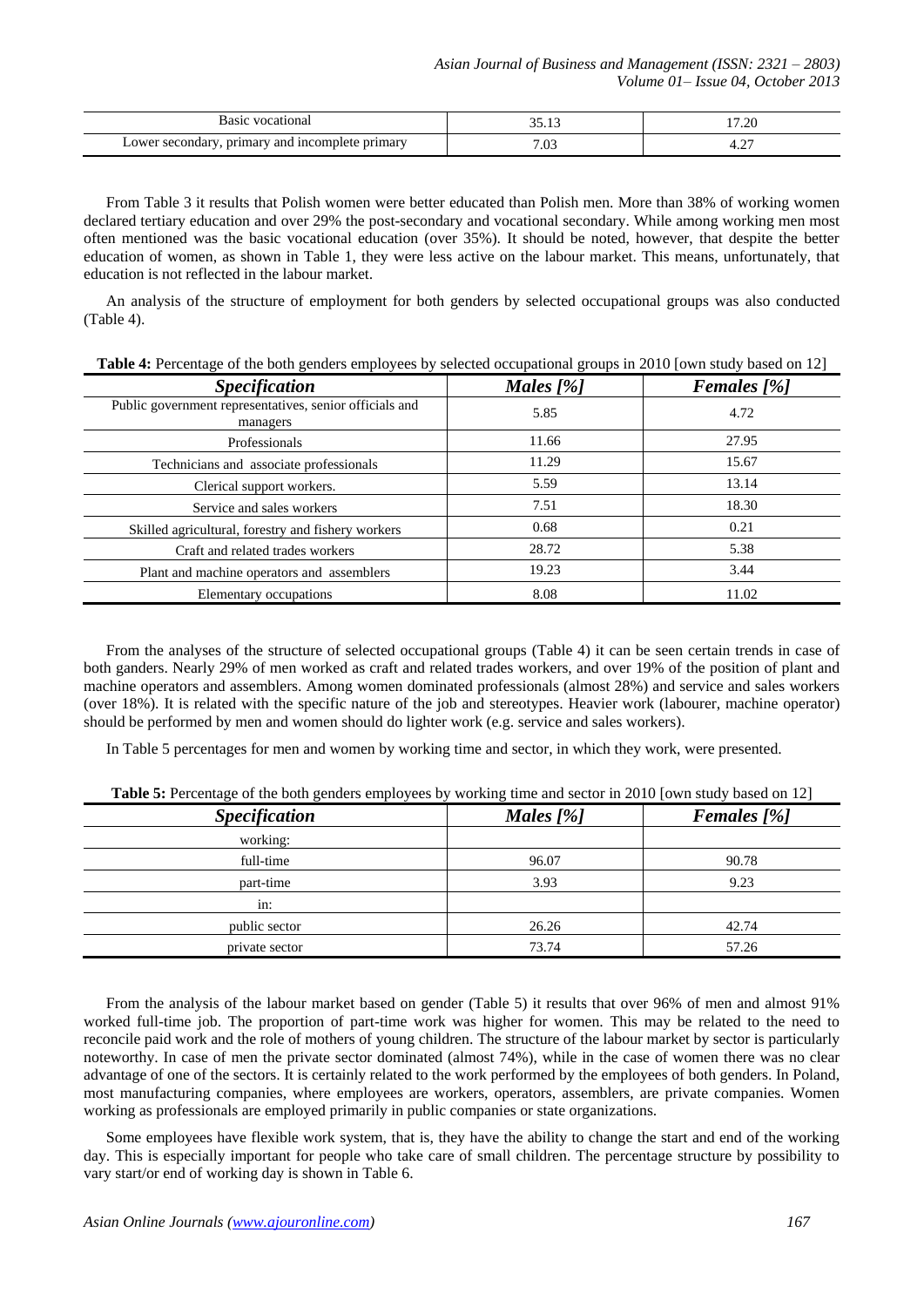| $\alpha$ <sub>0</sub> $\alpha$ <sub>0<math>\alpha</math></sub> $\alpha$ <sub>1</sub> |             |                    |  |
|--------------------------------------------------------------------------------------|-------------|--------------------|--|
| <b>Specification</b>                                                                 | Males $[%]$ | <b>Females</b> [%] |  |
| generally have the possibility to vary start and/or end of working<br>dav            | 21.09       | 21.32              |  |
| rarely have the possibility to vary start and/or end of working<br>dav               | 37.06       | 39.68              |  |
| can not have vary start and/or end of working day                                    | 41.83       | 39.00              |  |

**Table 6:** Percentage of the both genders employees by possibility to vary start/or end of working day in 2010 [own study  $\frac{1}{2}$ based on 12]

The structure of the labour market by possibility to vary start/or end of working day (Table 6) was similar for both genders. This means that men and women as parents were treated equally by employers. Over 20% of women and men, if necessary, can ask for such a change. This means that employers fully accept the family life of their employees and want to be helpful. In 37-39% the employees can ask for change of start or end of working day only in exceptional cases. Approximately 40% did not have this possibility. In this case, they have to use so-called Polish "grandma and grandpa" institution.

Child care, in particular his illness or accident, is often associated with a fast decision about the day off. Some employers do not makes the employees, in this situation, use their holidays. The analysis of such possibility is shown in Table 7.

**Table 7:** Percentage of the both genders employees by possibility to take a day off for family reasons without using holidays in 2010 [own study based on 12]

| <b>Specification</b>                                                       | Males $[%]$ | <b>Females</b> [%] |
|----------------------------------------------------------------------------|-------------|--------------------|
| generally have the possibility to take a day off without using<br>holidavs | 13.98       | 14.03              |
| rarely have the possibility to take a day off without using<br>holidavs    | 25.47       | 24.58              |
| can not take a day off without using holidays                              | 60.57       | 61.40              |

As in the case of possibility to vary start and/or end of working day, also the structure of the labour market by the possibility to take a day off for family reasons for both genders was similar. About 14% of people (both women and men) can take advantage of such day, without using holidays. About 25% of them can do this only in exceptional cases. However, more than 60% in order take a day off for family reasons must ask for holidays. It should be noted that, according to the statistics, the sector does not have an influence on the decisions of the employers.

An analysis of the structure of the employed people and those who finished their work after 2001, who had at least one child under the age of 8 by the use of parental leave for minimum one month was conducted. The results of this analysis were presented in Table 8.

**Table 8:** Percentage of the both genders employees by the use of parental leave for minimum one month in 2010 [own study based on 12]

| $\frac{12}{12}$                                                                                      |                      |                               |  |
|------------------------------------------------------------------------------------------------------|----------------------|-------------------------------|--|
| <b>Specification</b>                                                                                 | Males [in thousands] | <b>Females [in thousands]</b> |  |
| The employed and persons who stopped working after 2001<br>with at least one child up to 8 years old | 2429                 | 2425                          |  |
| up to 3 months                                                                                       | 6                    | 134                           |  |
| more than 3 months and up to 6 months                                                                |                      | 142                           |  |
| more than 6 months and up to 1 year                                                                  |                      | 147                           |  |
| more than 1 year                                                                                     |                      | 315                           |  |
| leave is still ongoing                                                                               | 8                    | 192                           |  |
| Persons who did not take full-time parental leave for the<br>youngest child                          | 2402                 | 1494                          |  |

In the case of longer child custody, i.e., child care leave, a huge disproportion can be seen. Nearly 2.5 million men and women were entitled to such leave. However, very few men have benefited from such leave. Often it was due to the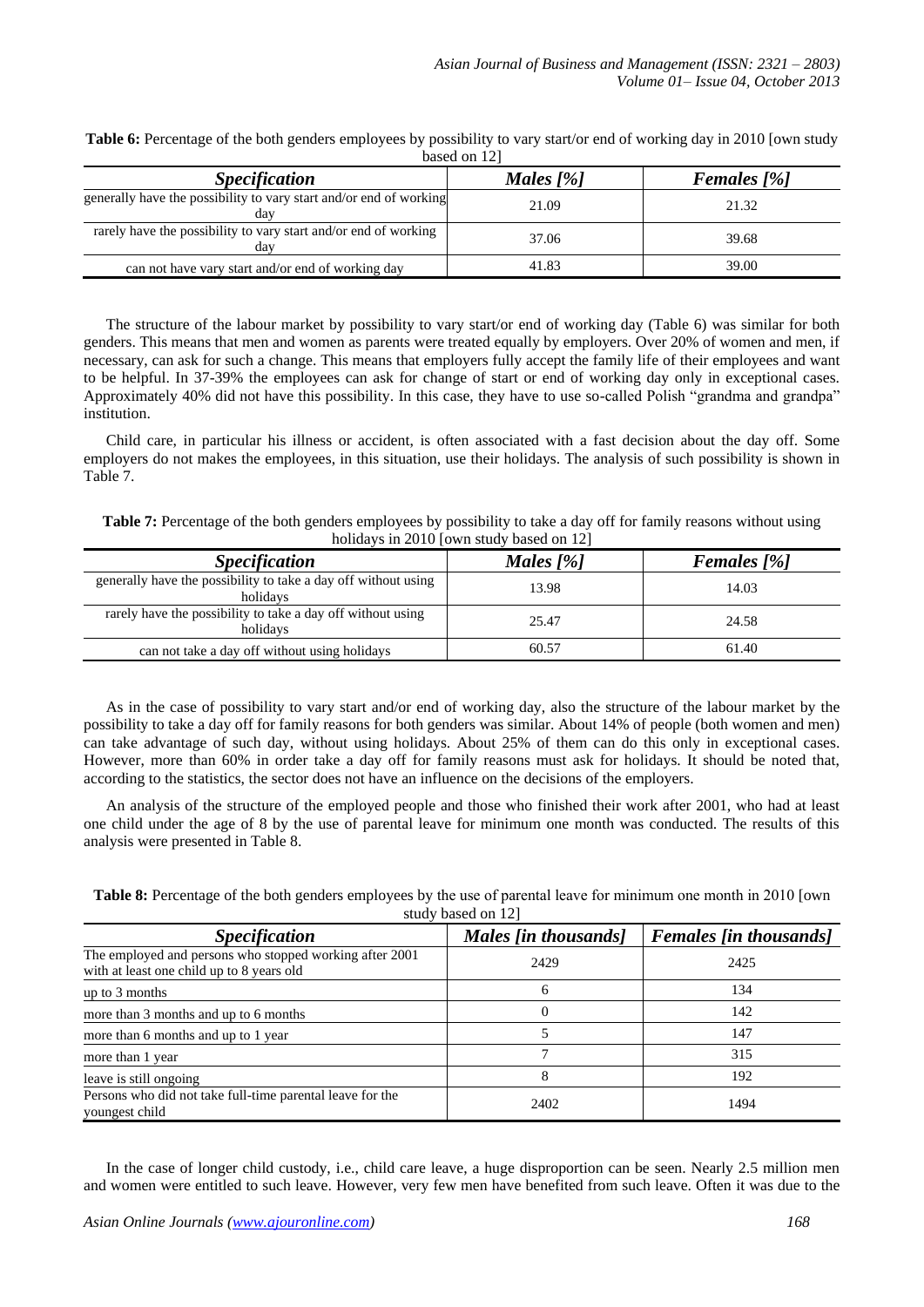fact that these men did not work or it was easier for them, for financial or organizational reasons, to give up work. In case of women in 2010 around 1 million women decided to benefit from such privilege. It can be concluded that stereotypes about the role of both parents exist. The duty of the father is to make money to support the family, and duty of the mother to take care of children. What of course is related to the resignation of women from their careers.

### **5. SUMMARY**

In the paper the problems of women in the Polish labour market was presented. First of all, limits of access to that market because of stereotyping and discrimination were identified.

In Poland, as in other countries, the primary role of women is to care for children, family, home, and their career should be in the second place. The man should be responsible for making money and that to his career the woman should be subordinated. It is also believed that women are weaker than men, more committed to the house, because of this employers more frequently hire men. The woman alone often decides to stay at home for the sake of the children.

Through the analysis of the labour market in Poland it was shows that women are better educated, but they are less active in the labour market. They are more often employed in the public sector, as professionals and service and sales workers.

It is worth noticing that both women and men have the problem with flexible working arrangements. They can not change start and/or end of working day, or to take the day off without using holidays for family reasons. Unfortunately, the Polish labour market is not set to focus on the family, what often results in discouraging workers, lack of motivation to work. However, the research results in papers [8, 14-15] show, that family-friendly policies such as company's nursery, flexible working hours will increase productivity of employees. This should prompt employers to change.

The Polish Government should take the appropriate steps to force employers to change their approach. Appropriate family policies is needed due to the rapid aging of the population. The recent changes of the family policies are mainly connected with the extended maternity leave, the introduction of paternity leave, building nurseries, kindergartens, refunds in vitro. This is a certain help for the young parents. Unfortunately nobody says anything about the measures that should eliminate gender discrimination in the labour market.

Some changes can be observed in Polish politics. At the end of 2010, the Polish Parliament adopted a law guaranteeing men and women at least 35 percent of places on electoral lists to the Parliament, the European Parliament, local councils and the Regional Assembly.

But it is not enough. Perhaps a good idea would be an advertising campaign widely carried out in the media, which would propagate partnership approach to the role of the family and would build a new image of women. It would be also important to change the roles of men and women in adverts of products or services shown on TV. Another good idea would be positive discrimination, that is, to reserve a certain number of places for both genders in a company. This system has been widely promoted in the Nordic countries, where works flawlessly.

#### **6. REFERENCES**

- [1] Ed. Borkowska M., Branka M. (Ed.), Równość szans kobiet i mężczyzn a rynek pracy. Poradnik dla instytucji rynku pracy. Centrum Rozwoju Zasobów Ludzkich, Warszawa, Poland 2012
- [2] Hołdys A., "PAN nie dla pań". Polityka, http://www.polityka.pl/pan-nie-dla-pan/Text01,936,251042,18/ (19.07.08)
- [3] Kupczyk T., Kobiety w zarządzaniu i czynniki ich sukcesów, Wyższa Szkoła Handlowa, Wrocław, Poland 2009
- [4] Olędzki J., Komunikowanie w świecie. Narzędzia, teorie, unormowania, Oficyna Wydawnicza ASPRA, Warszawa, Poland 1998
- [5] Molęda-Zdziech M., Komunikowanie w perspektywie ekonomicznej i społecznej, Oficyna Wydawnicza Szkoły Głównej Handlowej, Warszawa, Poland 2001
- [6] Pankowska D., Wychowanie a role płciowe, GWP, Gdańsk, Poland 2005
- [7] Tabernacka M., Negocjacje i mediacje w sferze publicznej, Oficyna, Warszawa, Poland 2009
- [8] Kardas E., Konstanciak M., "Sytuacja kobiet w edukacji i na rynku pracy w Polsce". Genderové stereotypy v technice, Sbornik z odborneho seminare ve spolupraci s Akademii ved CR, VŠB-TU Ostrava, Czech Republic, 2008, pp. 5-10.
- [9] Równościowa polityka zatrudnienia szansą kobiet na rynku pracy województwa mazowieckiego. Kobiety na rynku pracy województwa mazowieckiego. Raport z badań przeprowadzonych w ramach projektu. Projekt realizowany przez Fundację Centrum Badania Opinii Społecznej.
- [10]Miłuszko W., "Mężczyźni nie są lepsi rozmowa z prof. Joan Steitz". Przekrój 23/2008: http://www.przekroj.pl/cywilizacja\_nauka\_artykul,2132.html (19.07.08)
- [11]Poros J., Artykuł w dziale sonda redakcyjna. Wydanie: 12/2003 Kobiety w nauce Biuletyn Ministra Nauki i Szkolnictwa Wyższego http://www.sprawynauki.waw.pl/?section=article&art\_id=646 (19.07.08)
- [12]Praca a obowiązki rodzinne w 2010 roku (Reconciliation between work and family life in 2010). Informacje i opracowania statystyczne (Statistical Information and Elaborations), Główny Urząd Statystyczny (Central Statistical Office), Warszawa, Poland 2012.